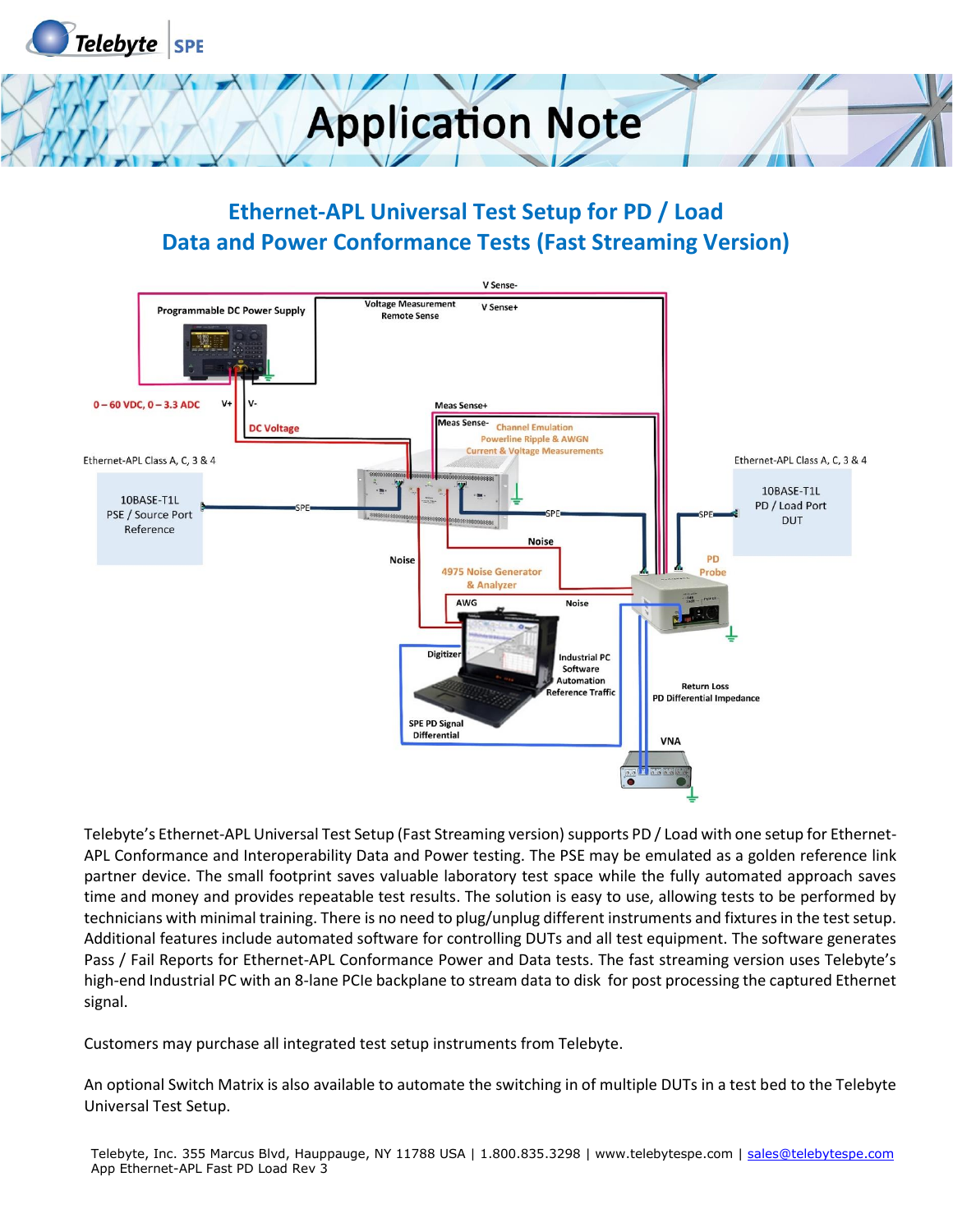

#### **Required Equipment**

- Telebyte 4950 10BASE-T1L Channel Emulator
- Telebyte 4975 Noise Generator (AWG) and Analyzer (Digitizer)
- Telebyte SPE Test Automation Software
- Telebyte 4975-P01 Probe
- AEM MMVNA-200 8-Channel Vector Network Analyzer
- Keysight E36232A Programmable DC Power Supply

#### **Ethernet Conformance Data and Power Test List**

| Ethernet-APL Data Test Specification v1.4                                                                      |
|----------------------------------------------------------------------------------------------------------------|
| <b>Group 1: Transmitter Electrical Measurements</b>                                                            |
| Test APL.146.1.1 - Transmitter Output Voltage (Test Mode 1)                                                    |
| Test APL.146.1.2 - Transmitter Output Droop (Test Mode 2)                                                      |
| Test APL.146.1.3 - Transmitter Timing Jitter (Test Mode 1)                                                     |
| Test APL.146.1.4 - Transmitter Power Spectral Density (PSD) and Power Level (Test Mode 3)                      |
| Test APL.146.1.5 - Transmit Clock Frequency (Test Mode 1)                                                      |
| Test APL.146.1.6 - MDI Return Loss (Part A: Tx disabled: DUT in Slave, high Z state)                           |
| Test APL.146.1.6 - MDI Return Loss (Part B: Test Mode 3 VNA with narrowband IF of 100Hz)                       |
| Test APL.146.1.7 - Transmitter Distortion (Test Mode 2) with 1MHz Sinusoidal Disturber at 1.0Vpp and/or 2.4Vpp |
| <b>Group 2: Receiver Electrical Measurements</b>                                                               |
| Test APL.146.2.1 - Receiver Packet Error Rate Stress Test                                                      |
| Noise includes                                                                                                 |
| AWGN @ -106dBm/Hz                                                                                              |
| Power-line Ripple Noise components                                                                             |
| 100mV at 1kHz and 10kHz, 10mV at 100kHz and 1MHz, and                                                          |
| 100mV at 10kHz falling 20dB per decade to 10mV at 100kHz swept                                                 |
| Ethernet-APL Appendix F - 1.0Vpp Spur & 2.4Vpp Trunk Worst-Case Whole Communication Channel                    |
| Traffic Testing - Link Quality SNR better than 20dB, DUT Passing BER < 10 <sup>-9</sup>                        |
| <b>Group 3: PCS Transmit</b>                                                                                   |
| Test APL.146.3.1 - PCS Transmit Signaling                                                                      |
| Group 4: PCS Receive - 10BASE-T1L valid Decoding of code groups                                                |
| Test APL.146.4.1 - Automatic Polarity Detection and Correction                                                 |
| Test APL.146.4.2 - Handling of Received ESD_ERR4                                                               |
| Test APL.146.4.3 - Handling of Received disparity error                                                        |
| Test APL.146.4.4 - Handling of Receipt of rem_rcvr_status = NOT_OK while link up                               |
| Section 98: Ethernet-APL Clause 98 Auto-Negotiation Validation                                                 |
| Group 1: Auto - Negotiation Basic Tests for Ethernet-APL                                                       |
| Test APL.98.1.1 - Advertisement and Auto-Negotiation Verification                                              |
| Part A: DUT advertises valid capabilities                                                                      |
| Part B: DUT links with compatible link partner                                                                 |
| Part C: DUT spur port when LP advertises but does not request increased transmit level                         |
| Part D: DUT behavior with incompatible link partner (spur to trunk, trunk to spur)                             |
| Part E: DUT behaves properly with incompatible link partner (spur to trunk, trunk to spur)                     |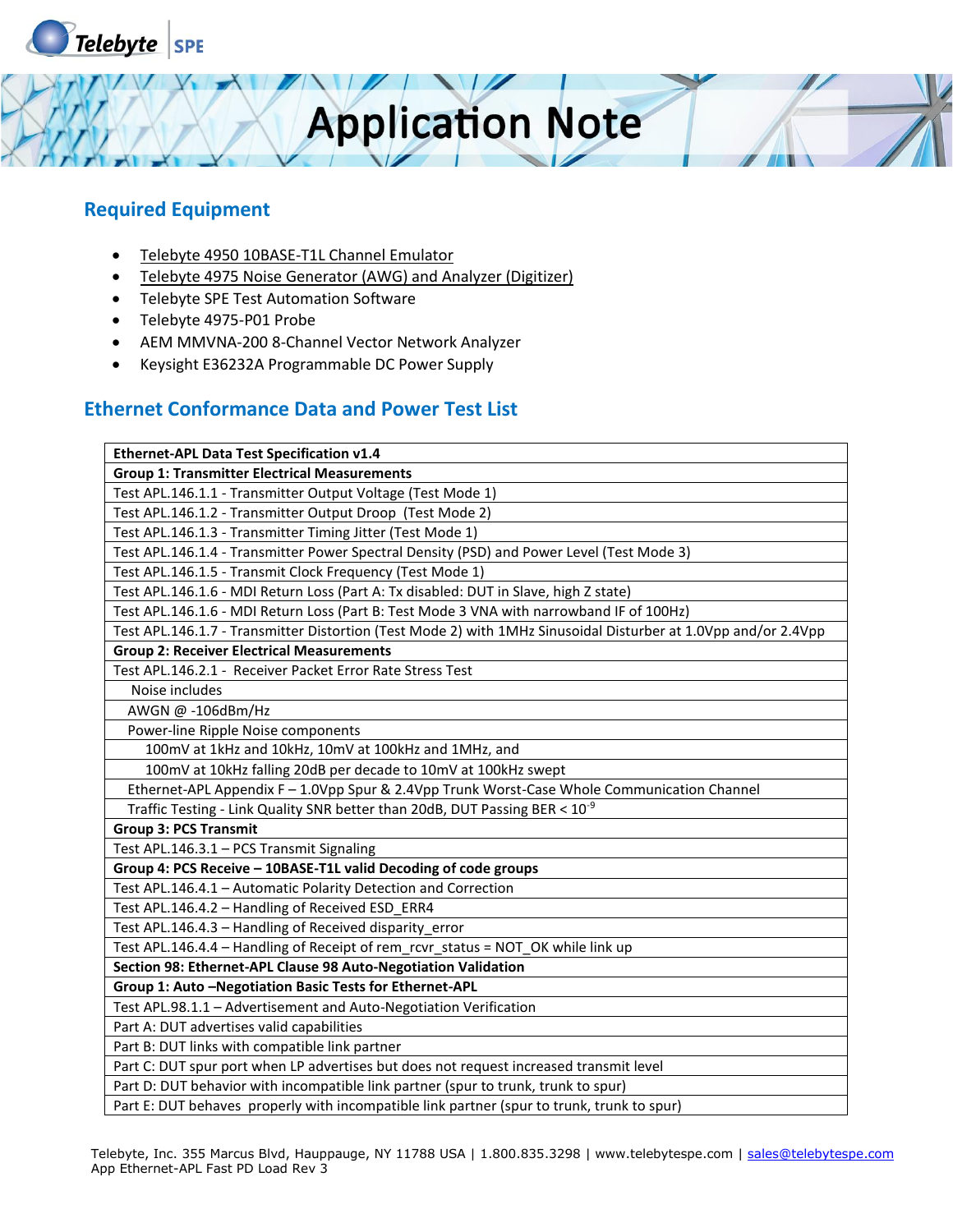

Part F: DUT behavior when link partner prefers master or slave port role (M/S is always 0).

Part G: DUT behavior when link partner forces master or slave port role (M/S is always 1).

Test APL.98.1.2 – Management Restart of Auto-Negotiation

Test APL.98.1.3 – Link Status Fail

Test APL.98.1.4 – DME Voltage Envelope Test

**Ethernet-APL Power Test Specification v1.1** 

**TP: Trunk Power Source Ports – Segment 'T'; Port 'P**

TP.1: Power Tests

TP.1.1 Power Class Currents Minimum Supply Voltage 46

TP.1.1 Power Class Currents Maximum Supply Voltage 50V

TP.1.2 Powering Class Voltages Minimum Supply Voltage 46

TP.1.2 Powering Class Voltages Maximum Supply Voltage 50V

TP.2 Electrical Characteristics

TP.2.1 Differential In-Band Ripple and Noise

TP.2.1 Differential In-Band Ripple and Noise Load draws 0 A

TP.2.2 Differential Out-Band Ripple and Noise Maximum Supply Voltage 50V Load draw IPS

TP.2.2 Differential Out-Band Ripple and Noise Minimum Supply Voltage 46 Load draw IPS

TP.2.2 Differential Out-Band Ripple and Noise Maximum Supply Voltage 50V Load 0 A

TP.2.2 Differential Out-Band Ripple and Noise Minimum Supply Voltage 46 Load 0 A

TP.2.3 Voltage Derivatives

TP.2.4 Over Current Capability

TP.2.5 Over Current Limiting

TP.3 General Port Requirements

TP.3.1 Terminal and Connectors

TP.3.2 Shielding Options\*

TP.3.3 Short Circuit Behavior

**SP: Spur Power Source Ports – Segment 'S'; Port 'P'**

SP.1 Power Tests

SP.1.1 Powering Class Currents Minimum Supply Voltage (A=9.6 C=11.61)

SP.1.1 Powering Class Currents Maximum Supply Voltage V=15

SP.1.2 Powering Class Voltages Minimum Supply Voltage (A=9.6 C=11.61)

SP.1.2 Powering Class Voltages Maximum Supply Voltage V=15

SP.2 Electrical Characteristics

SP.2.1 Differential In-Band Ripple and Noise Maximum Supply Voltage V=15 Load draws IPSmin SP.2.1 Differential In-Band Ripple and Noise Minimum Supply Voltage (A=9.6 C=11.61) Load draws IPSmin

SP.2.1 Differential In-Band Ripple and Noise Maximum Supply Voltage V=15 Load draws 20mA

SP.2.1 Differential In-Band Ripple and Noise Minimum Supply Voltage (A=9.6 C=11.61) Load draws 20mA

SP.2.2 Differential Out-Band Ripple and Noise Maximum Supply Voltage V=15 Load draws IPSmin

SP.2.2 Differential Out-Band Ripple and Noise Minimum Supply Voltage (A=9.6 C=11.61) Load draws IPSmin

SP.2.2 Differential Out-Band Ripple and Noise Maximum Supply Voltage V=15 Load draws 20mA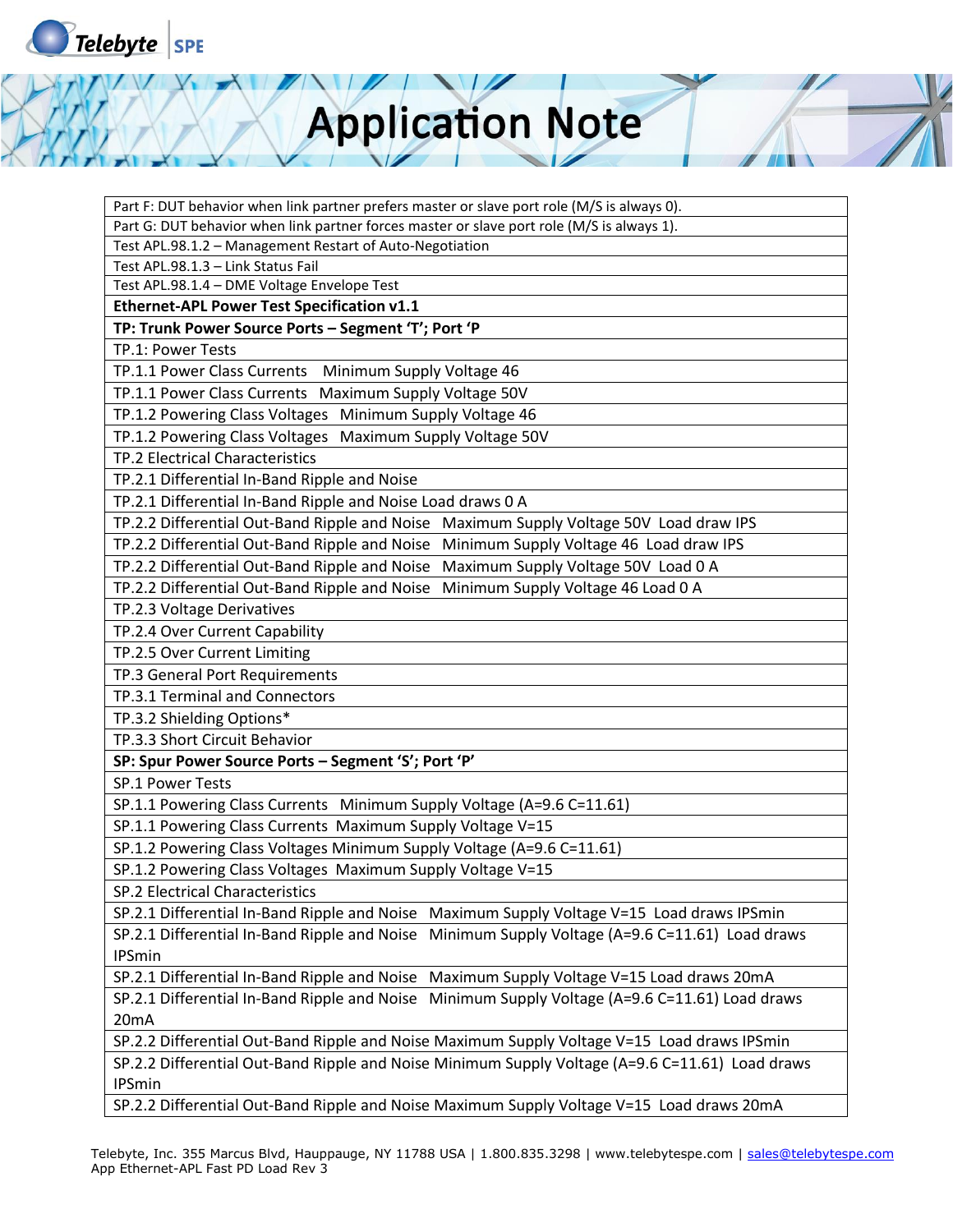

SP.2.2 Differential Out-Band Ripple and Noise Minimum Supply Voltage (A=9.6 C=11.61) Load draws 20mA

SP.2.3 Voltage Derivatives

SP.3 General Port Requirements

SP.3.1 Terminal and Connectors

SP.3.2 Shielding Options\*

SP.3.3 Short Circuit Behavior

**TL: Trunk Power Load Ports – Segment 'T; Port 'L'**

TL.1 Power Tests

TL.1.1 Minimum Current Draw Minimum Supply Voltage 28.8 V

TL.1.1 Minimum Current Draw Maximum Supply Voltage 50V

TL.1.2 Inrush

TL.2 Electrical Characteristics

TL.2.1 Differential In-Band Ripple and Noise Maximum Supply Voltage 50V

TL.2.1 Differential In-Band Ripple and Noise Minimum Supply Voltage 28.8 V

TL.2.2 Differential Out-Band Ripple and Noise Maximum Supply Voltage 50V

TL.2.2 Differential Out-Band Ripple and Noise Minimum Supply Voltage 28.8 V

TL.2.3 Current Derivatives Minimum Supply Voltage 28.8 V

TL.2.3 Current Derivatives Maximum Supply Voltage 50V

TL.2.4 Current Events Minimum Supply Voltage 28.8 V

TL.2.4 Current Events Maximum Supply Voltage 50V

TL.2.5 Under Voltage Current

TL.3 General Port Requirements

TL.3.1 Terminal and Connectors

TL.3.2 Shielding Options\*

TL.3.3 Polarity Sensitivity Mode A + / -

TL.3.3 Polarity Sensitivity Mode B - / +

**SL: Spur Power Load Ports – Segment 'S'; Port 'L'**

SL.1 Power Tests

SL.1.1 Minimum Current Draw Minimum Supply Voltage UPL(min) Class A=9V ClassC =10.6V

SL.1.1 Minimum Current Draw Maximum Supply Voltage UPL(min) Class A and C = 15V

SL.1.2 Inrush Current

SL.2 Electrical Characteristics

SL.2.1 Differential In-Band Ripple and Noise Maximum Supply Voltage UPS(max) Class A and C = 15V

SL.2.1 Differential In-Band Ripple and Noise Minimum Load Voltage UPL(min) Class A=9V ClassC =10.6V

SL.2.2 Differential Out-Band Ripple and Noise Maximum Supply Voltage UPS(max) Class A and C = 15V

SL.2.2 Differential Out-Band Ripple and Noise Minimum Load Voltage UPL(min) Class A=9V ClassC  $=10.6V$ 

SL.2.3 Current Derivatives Maximum Supply Voltage UPS(max) Class A and C = 15V

SL.2.3 Current Derivatives Minimum Load Voltage UPL(min) Class A=9V ClassC =10.6V

SL.2.4 Current Events Minimum Load Voltage UPL(min) Class A=9V ClassC =10.6V

SL.2.4 Current Events Maximum Supply Voltage UPS(max) Class A and C = 15V